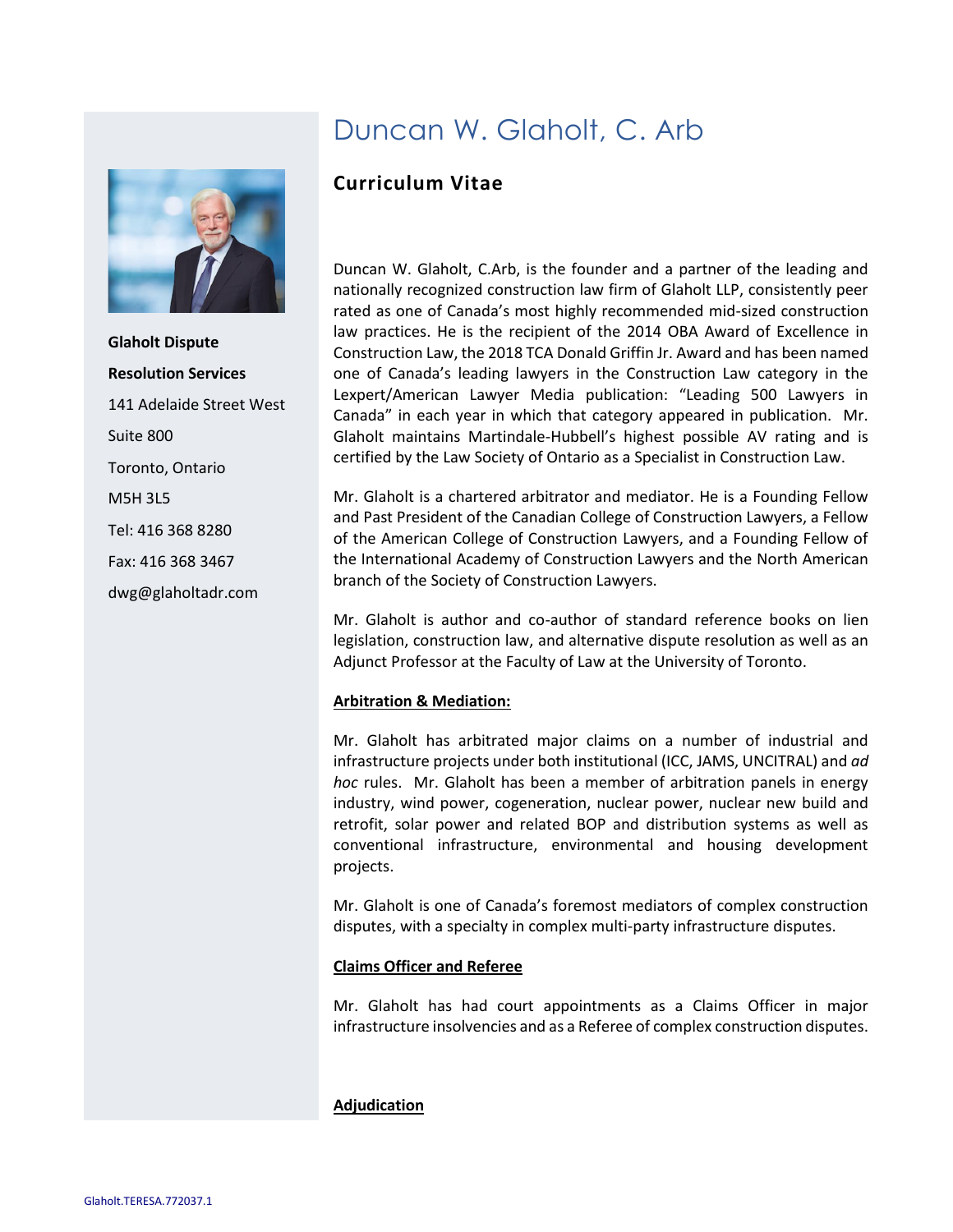#### Duncan W. Glaholt, C. Arb

• • •

Mr. Glaholt has undertaken a leadership role in the introduction of principles of private and statutory adjudication to Canadian lawyers and trade associations and has advocated for efficiency in the arbitration process. He sat on the Subject Matter Expert Advisory Group to the Expert Review of Ontario's Construction Lien Act on the implementation of an adjudication regime in Ontario. He is also a member of the Toronto Commercial Arbitration Society's Arbitration Act Reform Committee.

#### **Dispute Review and Advisory Boards**

Mr. Glaholt has written in this area and sits as an active chair of DRB tribunals.

#### **Education:**

B.A. University of Manitoba, 1974

J.D. University of Toronto, 1977

Called to the Bar of Ontario, 1979, Alberta and Saskatchewan 2017

Certified by the Law Society of Ontario as a Specialist in Construction Law, 1998 to present

Diploma in International Commercial Arbitration, 2004

Harvard Law School, Mediation Workshop for Lawyers, 2008

C.Arb., FCIArb, Chartered Institute of Arbitrators, 2009

#### **Offices held:**

William Osler Health Centre Past Chair, Board of Directors

Canadian College of Construction Lawyers Founding Fellow, Governor, Past President

American Colleges of Construction Lawyers Fellow

International Academy of Construction Lawyers Founding Fellow

Society of Construction Lawyers (North American Branch) Founding Governor

Editor 2007-2011, Journal of the Canadian College of Construction Lawyers

#### **Books:**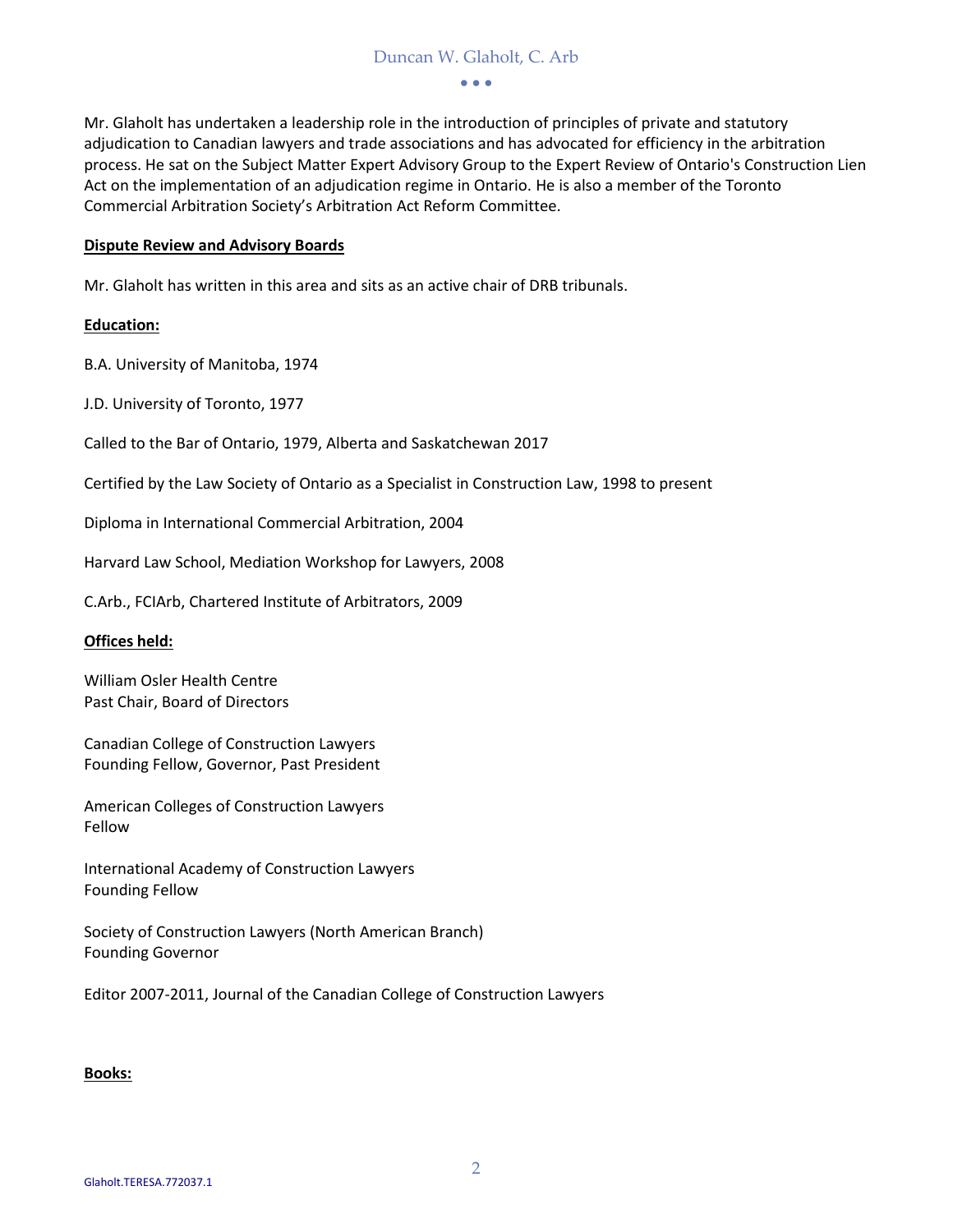• • •

- *The Law of ADR in Canada: An Introductory Guide*, 2<sup>nd</sup> ed. (LexisNexis, 2018) (co-author)
- *Halsbury's Laws of Canada, Alternative Dispute Resolution* (LexisNexis, 2009 / 2014 / 2018) (co-author)
- *Halsbury's Laws of Canada, Construction* (LexisNexis, 2008 / 2013 / 2017) (co-author)
- *Construction Builders' and Mechanics' Liens in Canada,* 7 th ed., *Bristow, Glaholt, Reynolds & Wise,* (Carswell, 2005)
- *Journal of the Canadian College of Construction Lawyers* (Editor, Carswell, 2007 2011)
- *Conduct of Lien, Trust and Adjudication Proceedings* (Carswell, 2019) (now in its 16th edition)
- *Conduct of a Trust Action* (Carswell, 2010)
- *Ontario Annotated Construction Act* (Carswell, 2019) (now in its 25<sup>th</sup> edition) (co-author)
- *Construction Trusts,* (Carswell, 1999)
- *Canadian Precedents of Pleadings*, 2nd ed. (contributor: Construction Law, Carswell, 2013)
- *O'Brien's Encyclopedia of Forms, 11th Edition, Building Contracts* (Canada Law Book, 2007)

#### **ADR Specific Articles:**

Mr. Glaholt is well published in the periodical literature related to alternative dispute resolution, including:

- "The Collaborative Settlement of Construction Disputes" (2017) 1:2 *American Journal of Construction Arbitration & ADR* 189 (co-author)
- "'Made in Ontario' Statutory Adjudication", The 2017 Lexpert/American Lawyer Guide to the Leading 500 Lawyers in Canada
- "Arbitrator Questioning: Sphinx or Skeptic" (2016) Journal of the Canadian College of Construction Lawyers 81
- *"The Collaborative Settlement Process and its Application in Construction Disputes"*, JAMS Global Construction Solutions (Fall 2011, p. 5, co-author)
- **"**Conciliation" (2009), 82 C.L.R. (3d) 161
- "Expert Determination" (2009), 82 C.L.R. (3d) 12
- "Has the Time Come for the '100 Day Construction Arbitration' in Canada?" (2007), 59 C.L.R. (3d) 1